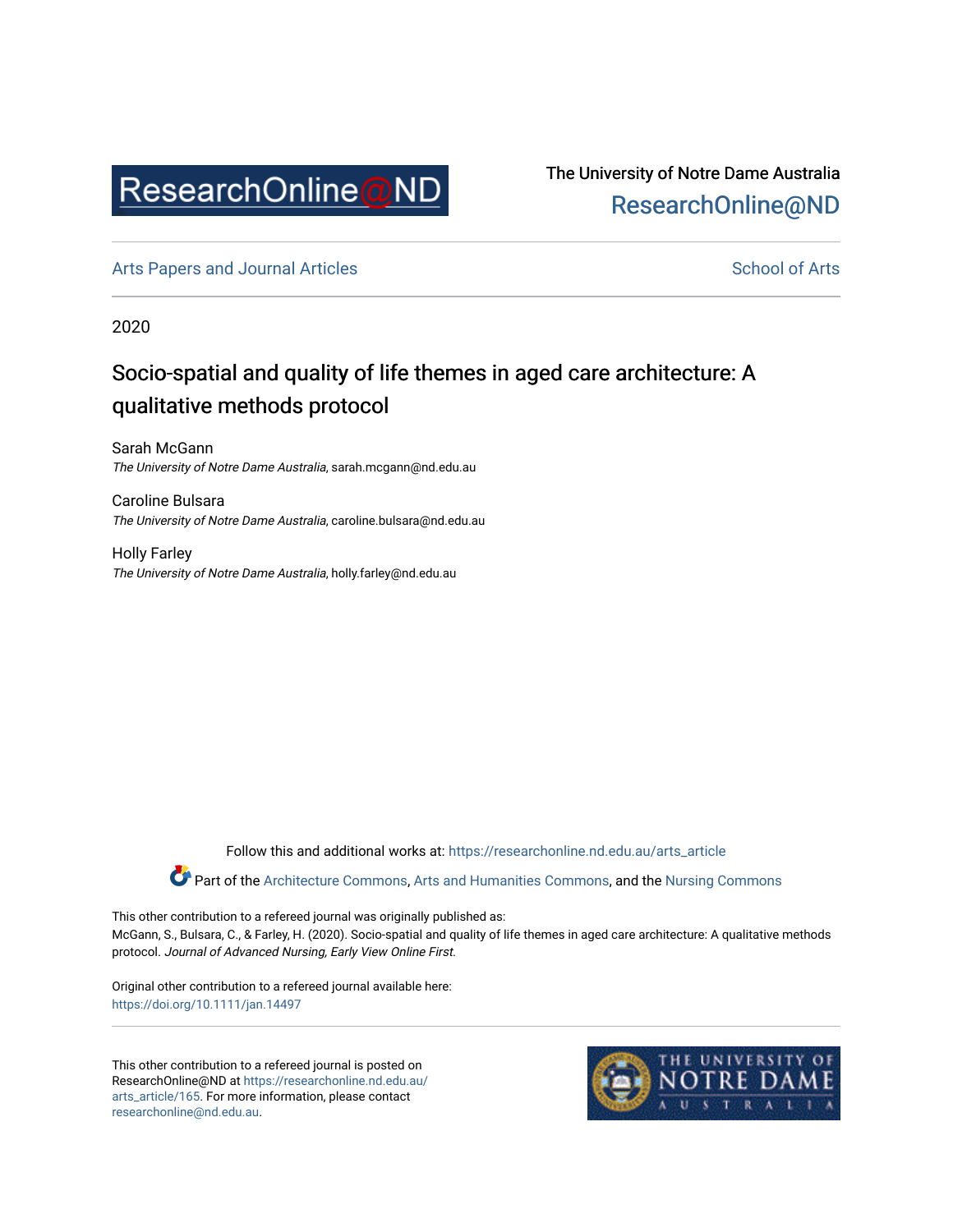This is the peer reviewed version of the following article:

Mcgann, S., Bulsara, C., and Farley, H. (2020) Socio-spatial and quality of life themes in aged care architecture: A qualitative methods protocol. *Journal of Advanced Nursing, Early View Online First.*  [https://doi.org/1](https://doi.org/)0.1111/jan.14497

This article has been published in final form at [https://doi.org/1](https://doi.org/10.1111/1440-1630.12699)0.1111/jan.14497

This article may be used for non-commercial purposes in accordance with Wiley Terms and Conditions for Use of Self-Archived Versions.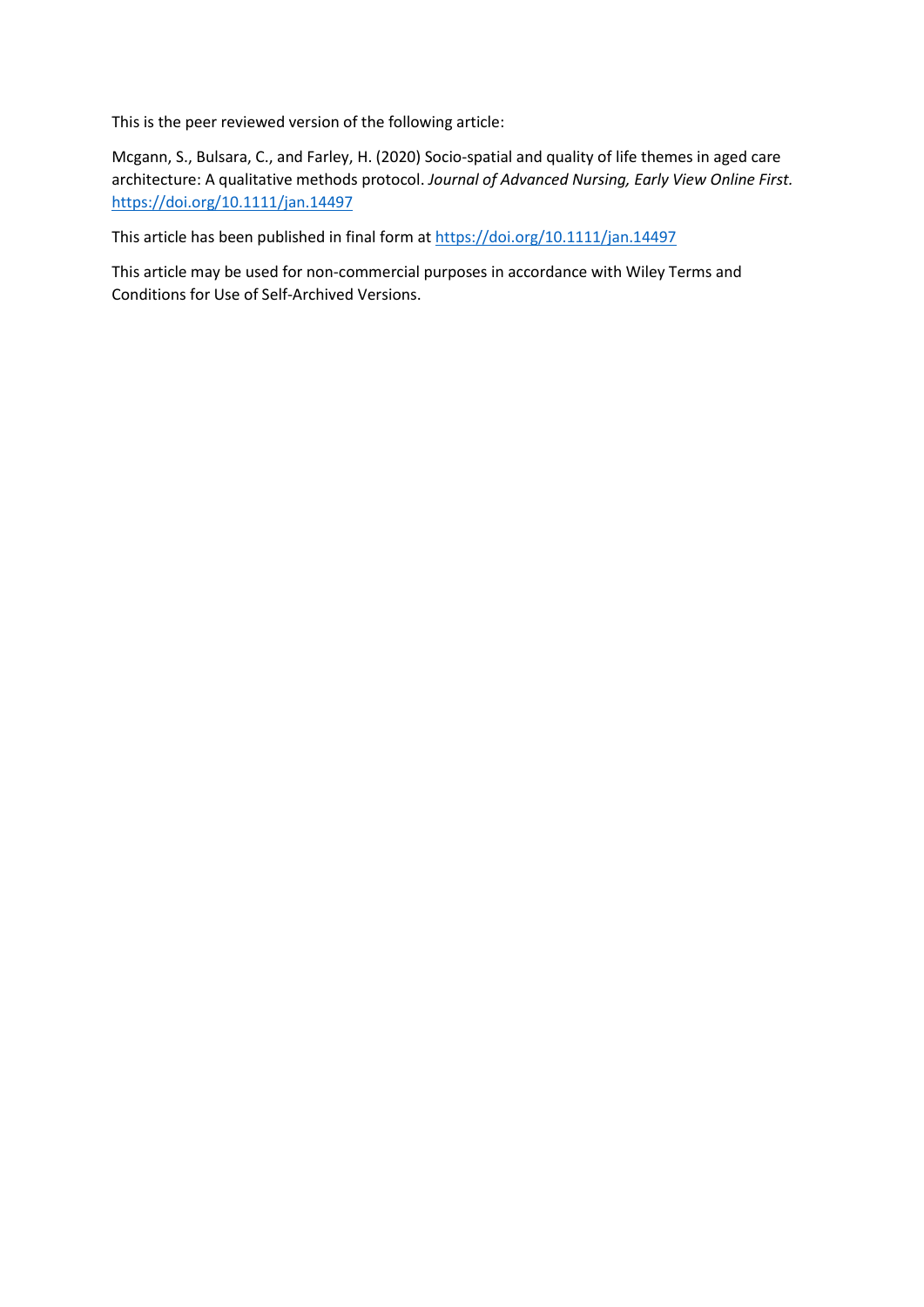

### **Socio-Spatial and Quality of Life Themes in Aged Care Architecture: A Qualitative Methods Protocol**

|                             | Journal: Journal of Advanced Nursing |
|-----------------------------|--------------------------------------|
|                             | Manuscript ID   JAN-2020-0694.R1     |
| Manuscript Type:   Protocol |                                      |
|                             |                                      |

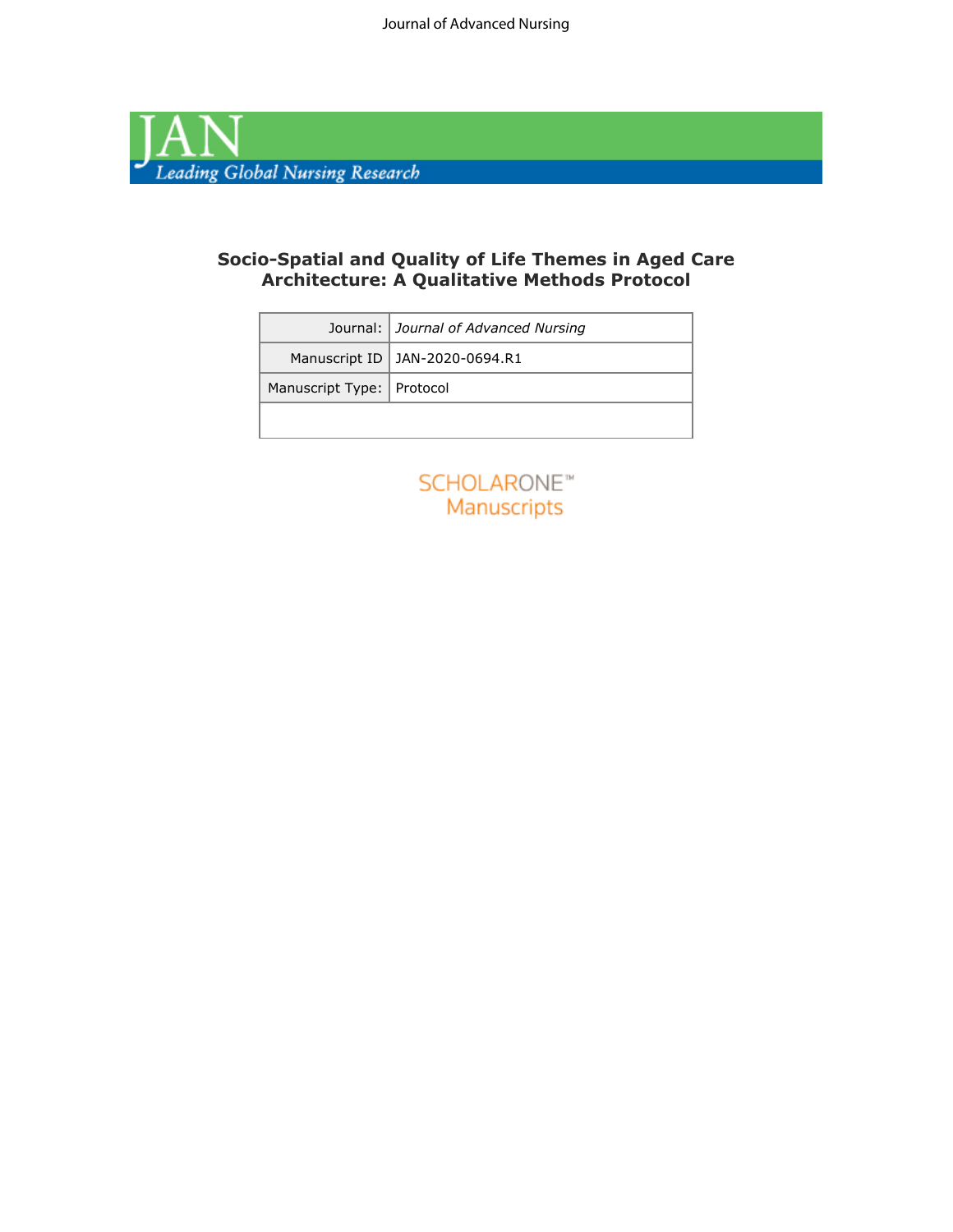# **Socio-Spatial and Quality of Life Themes in Aged Care Architecture: A Qualitative Methods Protocol**

### **ABSTRACT:**

**Aim:** To evaluate the connection between residential aged care architecture, the resident's ability to find home and Quality of Life themes.

**Design:** This study uses convergent qualitative mixed methods approach across the three phases of the research project to explore the lived experience of residential aged care residents, their family members and direct care staff.

**Methods:** The chosen qualitative methodology is based on a constructionist paradigm and uses a combination of observations, photo production and prompted discussions and architectural visual data collection methods. Funding was approved in March 2018.

**Discussion:** This research will provide a novel approach to understanding ways by which residents of residential aged care facilities engage with their surrounding environments and make those surroundings into a place they 'called home'. The research will serve to articulate the core elements of residential aged care building types which lead to an enhanced quality of life and sense of place for residents.

porary socio-spatial, lived experience in<br>
Sull household aged care facilities on re<br>
inficant, to the disciplines of aged care<br>
de new knowledge about the influence<br>
d their ability to find home across diff<br>
lity of Life **Impact:** There is little contemporary socio-spatial, lived experience research on the implications of new building types, such as small household aged care facilities on residents Quality of Life. This research contributes, and is significant, to the disciplines of aged care, nursing, architecture and user studies. The research will provide new knowledge about the influences of the physical environment on resident's Quality of Life and their ability to find home across different building types, while providing insight into how Quality of Life might be improved through spatial strategies.

**Key Words:** Nursing, Nursing Home, Residential Aged Care, Architecture, Health Architecture, Quality of Life, Older Adults, Physical Environment, Built Environment, Lived Experience

### **INTRODUCTION**

The demands of our aging population are evolving quickly, with people living longer, healthier lives with associated expectations of having a good Quality of Life (QoL). However, according to demographic indicators, future residential age care residents are likely to be older, sicker with multimorbidities and in far greater numbers than current data shows (Cullen, 2019). New models of care and associated new building models, such as the small and medium household models, are emerging across the sector with little contemporary socio-spatial research on their combined implications on QoL. Therefore the contemporary design response of residential aged care needs to rapidly respond to these changing expectations.

### **Background**

Since the development of the conceptual idea 'Quality of Life' in the 1950s and 1960s (Cooney, Murphy, & O'Shea, 2009) researchers have been investigating the relationship between care facilities and QoL, with QoL becoming the defining concept linking biological medicine and socio-medicine (Armstrong & Caldwell, 2004).

The World Health Organization (2020) currently defines QoL as:

"…*an individual's perception of their position in life in the context of the culture and value systems in which they live and in relation to their goals, expectations, standards and concerns. It is a broad ranging concept affected in a complex way by the person's physical health, psychological state, personal beliefs, social relationships and their relationship to salient features of their environment"*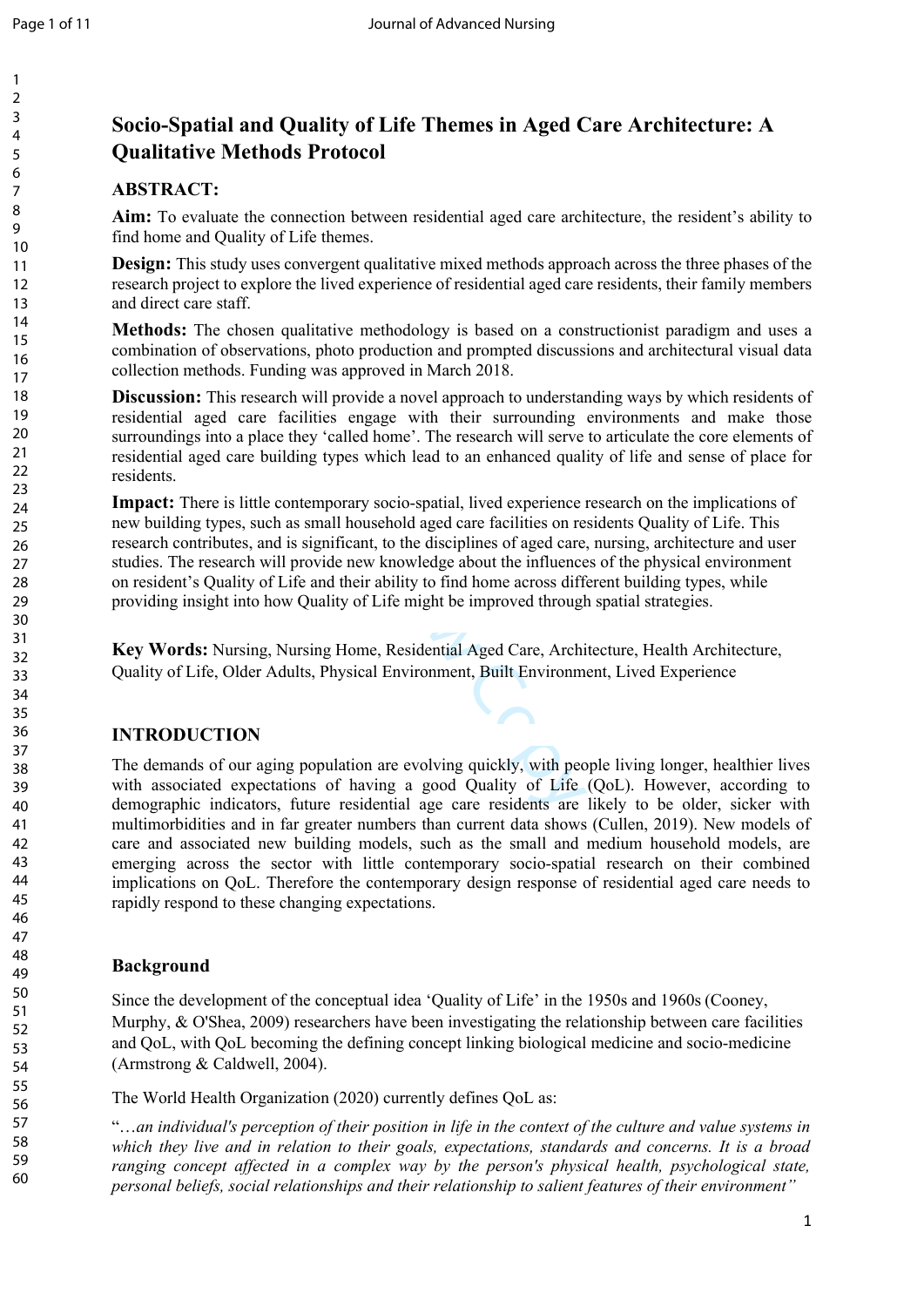Within the context of residential aged care, research has aimed to elicit factors contributing to resident optimal QoL by establish QoL themes or rating residents' QoL (Alida HPM de Rooij1, Luijkx, Declercq, & Schols, 2011; Barney, 1974; Cooney, Dowling, Gannon, Dempsey, & Murphy, 2014; Fleming, Goodenough, Low, Chenoweth, & Brodaty, 2016; Hennessy, 2004; Parker et al., 2004; van Hoof et al., 2016; van Hoof et al., 2015; Xu, Kane, & Shamliyan, 2013). However there is little consensus around the naming of the specific factors contributing to QoL. QoL literature is in consistent agreement regarding what affects resident QoL (Cooney et al., 2014). Specifically, Tester, Hubbard, Downs, MacDonald, and Murphy (2004) identify four key areas; a sense of self, the care environment, relationships, and social support. Furthermore, Edwards, Courtney, and O'Reilly (2003) concluded QoL also related to autonomy, choice, social needs, independence, and social relationships. Coughlan and Ward (2007) also recognized that relationships are the foundation of quality of life. In addition, Murphy, O'Shea, and Cooney (2007) determined the care environment and ethos of care, personal identity, connectedness to family and community and activities and therapies were all critical to a good QoL.

Consistently, the care environment and/or the quality of space has been a recurrent theme throughout QoL research. Most studies identified that a good QoL has a relationship with the physical care environment. However, few qualitative studies have critically considered the correlation between the role of architectural design layouts and QoL. Dyer et al. (2018) undertook a quantitative study investigating the relationship between clustered domestic residential aged care (also known as small household residential aged care) settings and QoL. Dyer et al. (2018) cross-sectional retrospective analysis of linked health services data concluded that clustered domestic models of residential aged care are associated with better QoL. Although the results indicate residents living within smaller clustered domestic models of residential aged care have a better QoL, it is still unclear what specific spatial factors (e.g. spatial relationships, orientation, size, connectivity) contribute to this outcome.

youts and QoL. Dyet et al. (2016)<br>etween clustered domestic residential<br>e) settings and QoL. Dyer et al. (20<br>es data concluded that clustered dom<br>c QoL. Although the results indicate<br>esidential aged care have a better QoI<br> Cooney (2012) proposed that the residents' ability to establish a 'new' home within residential care facilities can potentially have positive effects on QoL. Cooney (2012) qualitative study identified four categories critical to finding a home in long-term care settings: 'continuity', 'preserving personal identity', 'belonging' and 'being active and working'. Another study by Phillips, Walford, and Hockey (2011) similarly found that due to an increasingly unrecognisable urban environments, older persons find positivity within a residential care environment in establishing a safe and secure sense of place. Further developing the Cooney's 'finding home' hypothesis van Hoof et al. (2016) and van Hoof et al. (2015) used participatory research to investigate the residents' perceived sense of home within residential aged care facilities. The research identified four important themes: the physical view; mobility and accessibility; space, place, and personal belongings; and the social environment and activities. All three studies found the design of residential aged care plays a significant role in residents' QoL. This research will further develop Cooney (2012), van Hoof et al. (2015) and van Hoof et al. (2016) qualitative research, through the investigation of building types, design, spatial quality, and QoL.

Given the rapidly changing nature of the residential aged care (RAC) sector alongside the consumer driven demand for homelike settings and an increased demand for well-designed places, there is an urgent need for analysis of different building types and the lived experience of the residents, family members, and direct care staff. This research will serve to articulate the core elements of residential building types which lead to an enhanced quality of life and sense of place for residents. Using architectural and ethnographic methods this research will analyse three residential aged care building types: traditional, medium and small household, to understand how spatial factors contribute to the residents' ability to feel at home and contribute to QoL outcomes. The findings will add to Evidenced-Based design knowledge, and, practically, to design decision-making for future residential aged care projects.

#### **THE STUDY**

**Aim**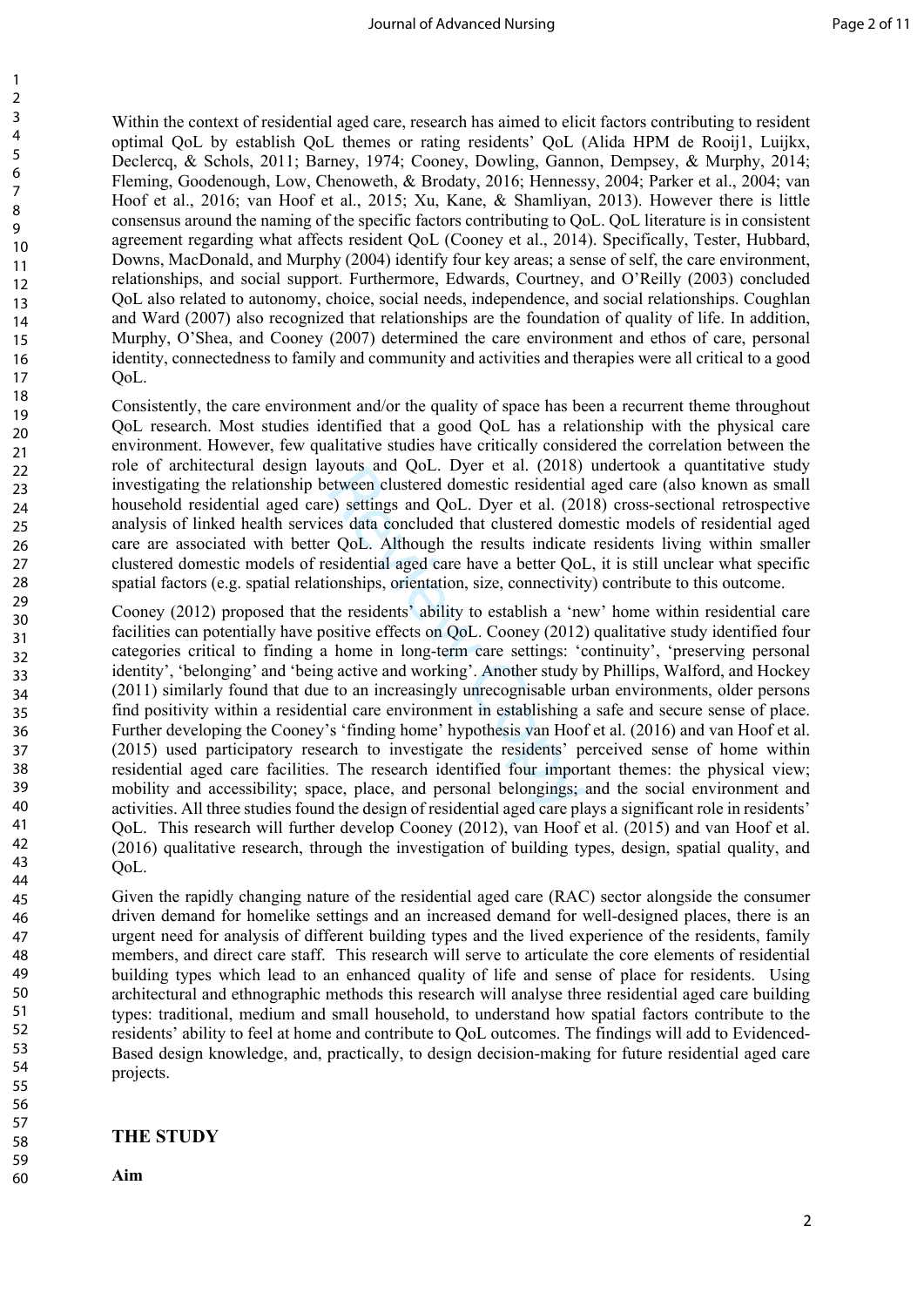The overarching aim of this research is to evaluate the connection between residential aged care building types, the resident's ability to find home and the spatial manifestation of Quality of Life themes to meet the following objectives:

- Document, analyse and interpret the design, layout and lived experiences of Residential Aged Care models against key social-spatial, lived experience and Quality of Life themes.
- Reveal the socio-spatial factors within the three case study buildings that contribute to the residents' ability to feel at home and their Quality of Life.
- Compare the architectural, layout and lived experiences of traditional, medium and small household models of care through a socio-spatial lens.

### **Design and Methodology**

This study uses convergent qualitative mixed methods approach across the three phases of the research project. The chosen methodology is based on a constructionist paradigm and will use a combination of methods (observation, photo production and prompted discussion and visual data collection methods). This paradigm seeks the participant views and lived experiences of the phenomenon or situation being studied (Schwandt, 1998).

pant views and nveu experiences of the<br>experience of residents, family membe<br>ged care facility (RACF) and the role<br>f residents and their families is critica<br>eembers can provide information about<br>thin each building type. Th This study focuses on the lived experience of residents, family members and direct care workers within the context of the residential aged care facility (RACF) and the role of the built environment in that experience. The participation of residents and their families is critical to the success of this research. Only the resident and family members can provide information about the individual lived experience and the ability to feel at home within each building type. The direct care staff will provide critical insight into what makes them feel like they are caring for someone in their home or home environment as opposed to a medical facility. Each participant and participant group will offer a different insight into the lived experience of the particular building type.

Photo-production as a visual research method enables the researchers to experience a phenomenon from the participant's point of view and does not solely reply on spoken language (van Hoof et al., 2016). The photographs produced and shared serve as a conduit to enhance the narrative from the perspective of the participant. Within the context of this research photography will allow the complex health and social environment, to be captured and then shared with the researcher (van Hoof et al., 2016).

Spatial analysis is used to analyse the architectural drawing sets from the three RACF. The researchers will analyses the building layouts, spatial relationships, adjacencies, orientations and design qualities as represented in the architectural drawings to evaluate the frequency, size, connectivity and spatial condition of key public, social, private and organisational elements within each case study building. This method of spatial analysis has be used successfully in the analyses of varied building types, including hospice environments, housing within remote Aboriginal communities and the relationship between workplace environment and physical activity (Creagh, McGann, Tye, Jancey, & Babb, 2017; Farley, Birdsall-Jones, & Datta, 2019; McGann, Creagh, Tye, Jancey, & Blackford, 2014).

In combination with the spatial analysis and photo-production the researchers will be observing how space is used within the three RACF. The researchers will be passive participants, acting as bystanders, only watching and recording the use of space. The observations will document the everyday lived use and adaptations of the spaces. The researchers will document how space is used and how the residents have personalised the built environment. The observation will be recorded through architectural diagrams, field sketches, notes and photographs.

#### **Participants, setting and recruitment**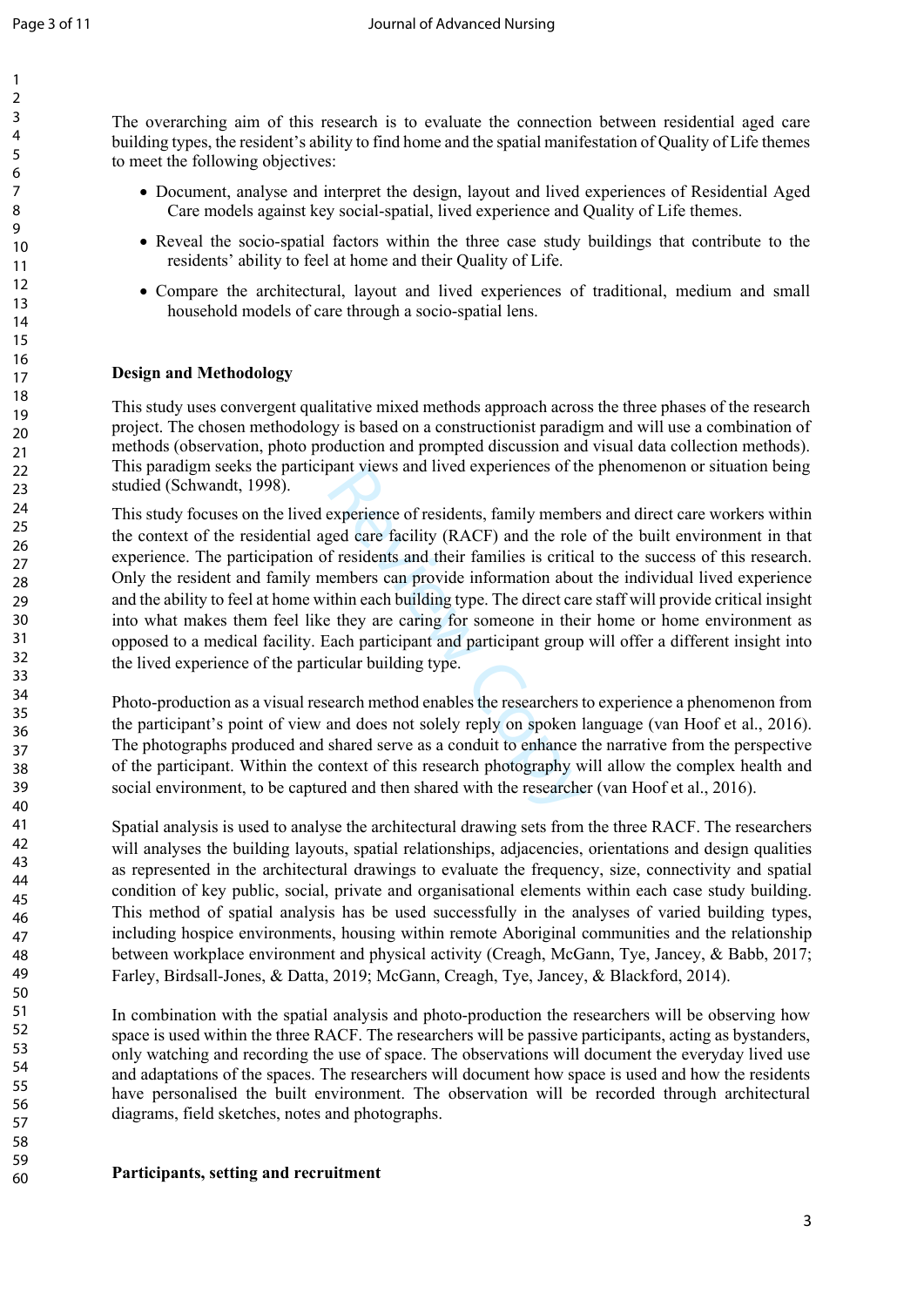The research project is a collaboration between the researchers and a sector-leading Australian residential aged care provider. The participant group will be recruited from three different residential aged care facilities, namely two in Victoria and one in Western Australia. Each case study is considered a different RAC model and building type; small household cluster model, medium household model and a traditional medicalised model. The participants will be residents, their family members, and direct care staff. The researchers will recruit a mixed-gender participant group endeavouring to have a gender balance.

The participants will be selected on the bases of three different inclusion criteria. Specifically, RACF residents must be over 55 years of age; have resided in the specific RACF for at least six months; have a capacity to take photographs independently and be capable of participating in a  $30 - 60$  minute prompted discussion. Furthermore, it is essential that family members have an ongoing relationship with the RACF resident and be nominated as Next of Kin or primary informal caregiver. The direct care staff must have been employed at the specific RACF for at least 6 months and have been identified as an 'exceptional' direct care staff member by the senior staff or management.

#### **Participant sample size**

Overall, between 5-10 residents, 5-10 family members and 5-10 direct care staff will be recruited from each RACF, with a total participant group of 45- 90 participants across the three residential aged care models and building types.

pant group of 45- 90 participants acro<br>ain an in-depth and highly contextuali<br>on's ability to feel at home within a R.<br>participant groups from each RACF v<br>istent with international research that l<br>(van Hees, Horstman, Jans The aim of this research is to gain an in-depth and highly contextualised understanding of the role the built environment has in a person's ability to feel at home within a RACF. It is proposed a total of 15- 30 participants across the three participant groups from each RACF will likely lead to data saturation. The desired sample size is consistent with international research that has utilised photo-production as a primary data collection method (van Hees, Horstman, Jansen, & Ruwaard, 2017; van Hoof et al., 2016). The participant photo-production data and observational data will provide critical and in-depth insight into the residents' lived experience and what feeling at home means within different residential aged care facilities.

### **Recruitment**

The research team will liaise with the RACF management to coincide their first site visit with a weekly staff meeting. During this meeting, the research team will introduce themselves and the research project. On the advice of the RACF management, before the initiation of fieldwork and participant recruitment, the research team will aim to attend a monthly resident meeting, which is typically attended by residents, family members, and staff. During this meeting, the research team will introduce themselves and the research project.

Given the researchers' knowledge of the target population and the aim of the study, purposive sampling will be used at the recruitment protocol for residents and family members (Polit  $\&$  Beck, 2017). Purposive sampling is a non-probability sampling technique which requires the researcher to 'purposefully' select the participants as those who have the greatest amount of information on the specific topic (Creswell & Poth, 2018). The research team will work with care staff to identify potential participants. The regular and non-agency care staff will be familiar with both residents and family members and can assist the researchers to identify which participants to approach. Once a potential participant has been identified, the researchers will seek an introduction from the care staff. If a staff member is unavailable to make the introduction, the researcher/s will introduce themselves to the potential participant. In all cases, the researcher/s will seek an introduction.

The recruitment protocol for direct care staff will use Extreme Case Sampling method which seeks only those potential participants who are defined by specific characteristics. Direct care staff who exhibit exceptional care skills as identified by the RACF senior management will be defined as having the specific characteristics required for the research. All staff will be notified by RACF management about

60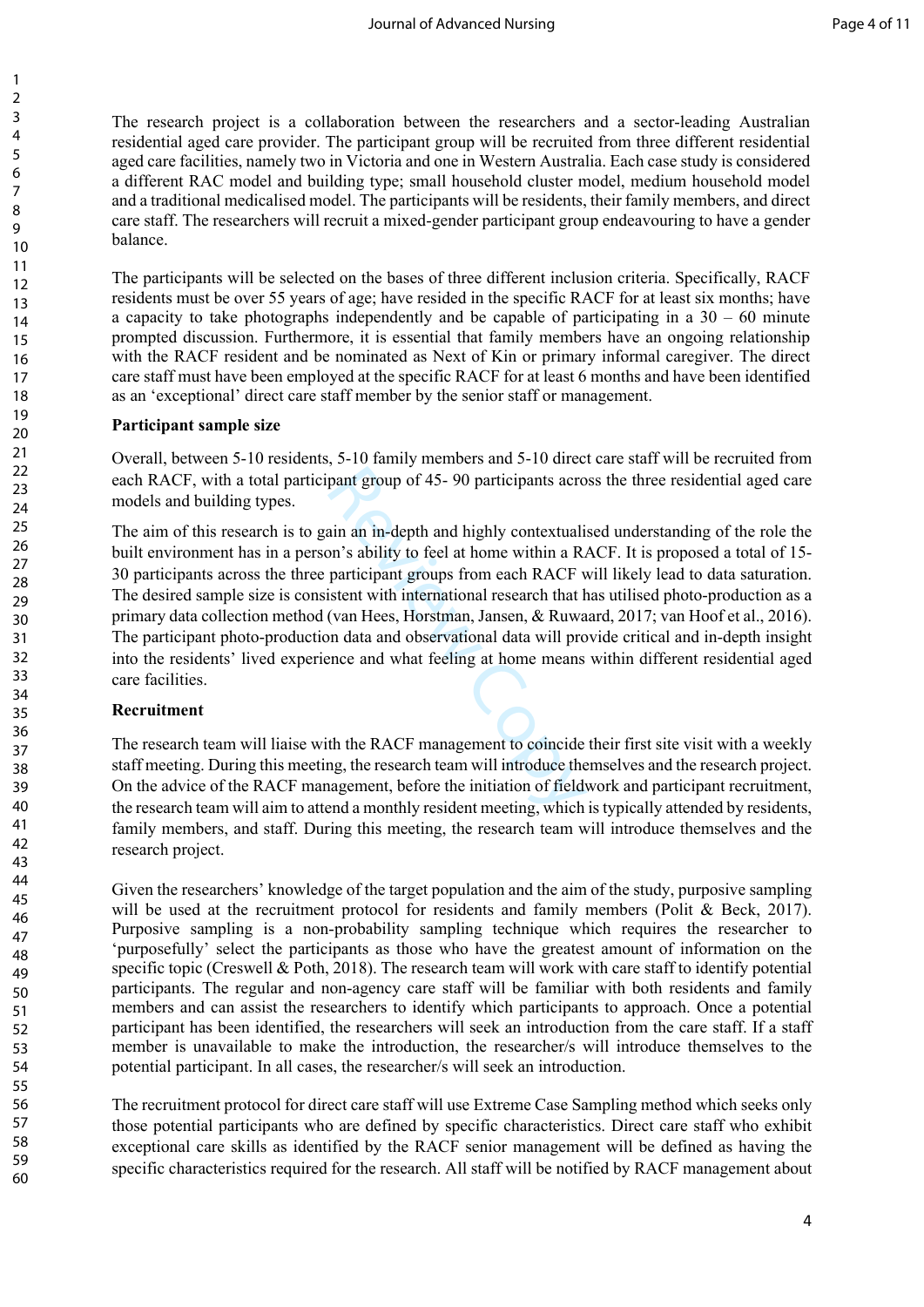the research and that the research team will be contacted direct care staff seeking their participation. The researcher will be notified by RACF senior management as to the identity of the individual staff regarded as exceptional. Staff who have been identified by the organisation as exemplary care staff will be invited to participate via email or in-person. The discrete recruitment method will enable any of the suitable direct care staff to decline to participate without any consequences for their employment.

# **Data collection and procedure**

# **Photo-production method**

Participating residents will be asked to photograph objects, spaces, activities, and situations that make the space/s 'feel like home'. The direct-care staff participants will be asked to photograph objects, spaces, activities, and situations that they believe enhances the 'home' environment and allows the residents to feel 'at home'. Family members will be asked to take photographs of objects, spaces, activities, and situations that feel or appear institutional and are counter to the idea of home. All participants will be asked not to take specific photographs of people who do not want to be photographed. All images which include people will be de-identified using photo redaction and a manual illustrative technique (Farley, 2018)

ch include people will be de-identificarley, 2018)<br>
er the photo documentation period to<br>
tt. The timeframe of the photo-production<br>
see and photographs are still current<br>
bants will be asked to identify their pref<br>
the me The researcher/s will return after the photo documentation period to conducted individual prompted discussion with each participant. The timeframe of the photo-production and prompted discussion is designed to ensure the exercise and photographs are still current for the participants. During the prompted discussion the participants will be asked to identify their preferred 5-8 photographs and reflect on their photographs and share the meaning in a narrative format.

The researcher will guide the prompted discussions. Should the situation or narrative become distressing for the participant the researcher will confirm if they wish to proceed or if appropriate will offer to reschedule the discussion. The prompted discussion will take place in a location that is convenient for the participant, where there is sufficient privacy and limited interruptions. All prompted discussion will be audio-recorded and transcribed verbatim.

# **Observations**

The research team will be observing how the space is being used within selected areas of the RACF. Everybody occupying the selected area will be considered as part of the participant group. The participants will not be required to undertake any additional activities and the observations will have minimal disruption to daily lives and activities.

The researchers will undertake observations at two different time points throughout the research project. The first set of observations will be recorded before the photo-production and prompted-discussions. It is intended the first set of observational data will provide a perceived understanding of the spatial use within the RACF. The second set of observations will be recorded after the participants have concluded their photo-production and prompted-discussion. Consequently the second set of observational data will be informed by the lived experience of the participants. It is important to establish if the perceived and informed understanding of spatial use is different and consider how the different perceptions effect the design of future RACF.

# **Architecture spatial analysis**

The researchers will analyses the architecture drawings set from the three different RACF. The architectural spatial analysis will elicit data regarding the building layouts, spatial relationships, adjacencies, orientations and design qualities, allowing the researchers to evaluate the frequency, size, connectivity and spatial condition of key public, social, private and organisational elements within each case study building.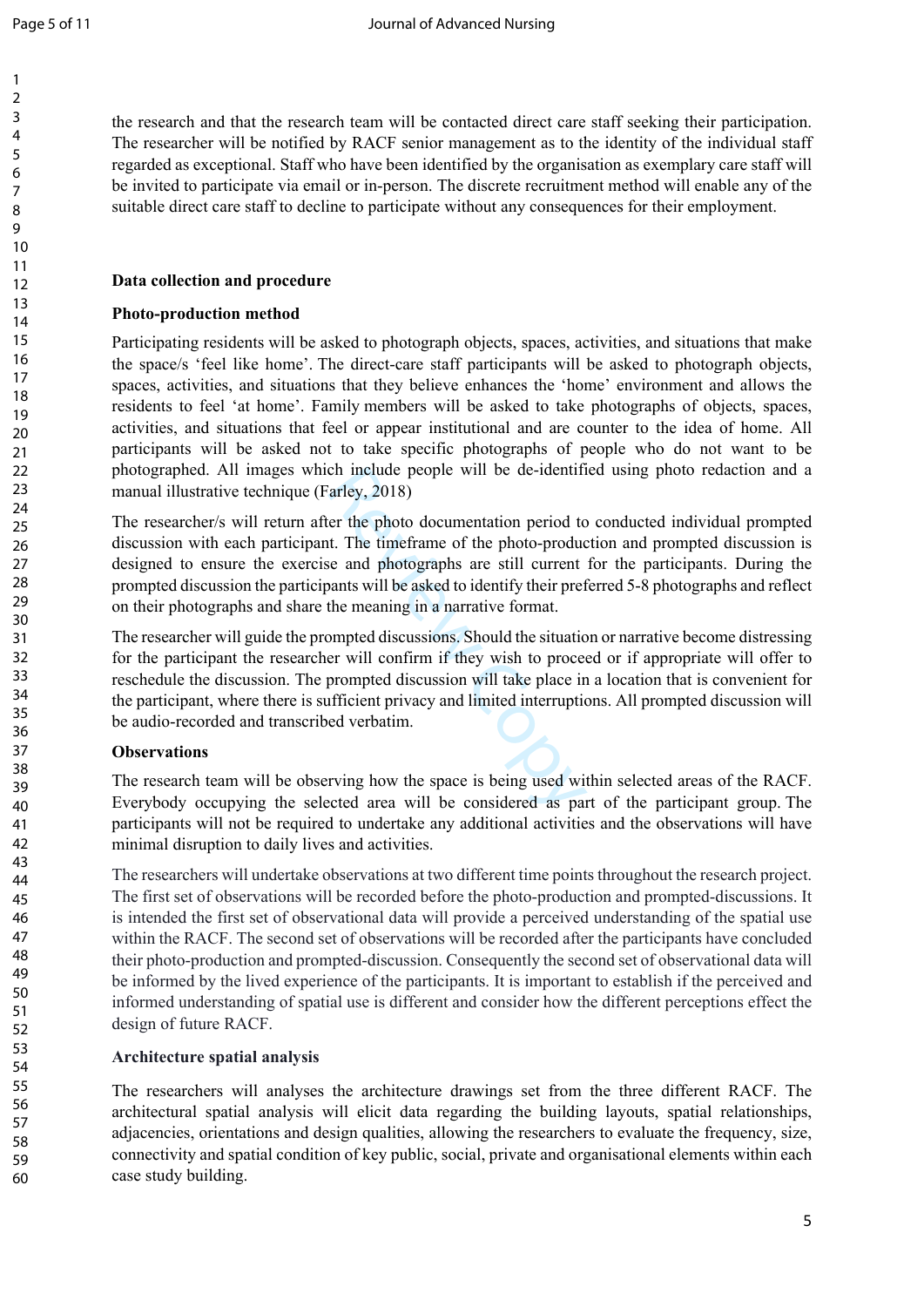# **Data analysis**

The data analysis is multi-staged:

- Each data type (photo-production, discussion, observations, and architectural spatial analysis) will be analysed separately
- The data set from each individual RAC building will be analysed as a group and, in the small and mediums Household models, as a sub-group by household.
- And, finally the outcomes from each RACF will be compared and analysed in a cross-case study analysis.

Photo-production, prompted discussions, observation and desktop architectural spatial analysis data will be managed and thematically coded using QSR NVivo 12. Thematic coding is a method for identifying and analysing patterns of meaning within the data across several transcripts or datasets (Braun & Clarke, 2006). The researchers will analyse the participants' comments, photographs, responses to space/s (observations) and spatial planning and design to identify recurrent themes. During the coding process, the researchers will be looking for consistencies and inconsistencies across the dataset.

eam member will analyse the transcription<br>ble 1). The second and third research ty. To establish validity, the research to<br>nomalies or coding differences. The<br>duction, prompted discussion, observa<br>in an extensive QoL liter Initially, the primary research team member will analyse the transcripts using the Braun  $\&$  Clarke six step approach (as shown in Table 1). The second and third researchers will independently analyse a subset of transcripts thematically. To establish validity, the research team will meet to agree on coding structures and decide on any anomalies or coding differences. The final key themes will be agreed upon.

The triangulation of photo-production, prompted discussion, observations and a desktop architectural spatial analysis data, grounded in an extensive QoL literature review will;

- Reveal the socio-spatial factors within the case study buildings that may contribute to the residents' ability to feel at home and their quality of life.
- Provide documentation, analyses, and interpretation of the design, layout and lived experiences of RAC design models against key social-spatial themes.
- Compare the architecture, layout and lived experiences of traditional, medium and small household models of care through a socio-spatial lens.
- Establish which building typology supports the residents' ability to find a home with the RACF.

## **Ethical considerations**

This research obtained university human research ethics committee approval in February 2020. The research is industry funded, therefore to minimise any coercive influence from the industry partner all data collection and analysis will be conducted independently. Furthermore, participation in this research is completely voluntary and all participants are free to leave the research at any time without giving a reason and with no negative consequences.

Acknowledging the Australian NHMRA National Statement on ethical conduct in human research, the research team recognise this research involves multiple method of inquiry and require more than one consent strategy. The research employs different consent strategies for the photo production and prompted discussion and the observations. The photo-production and prompted discussion will use informed consent, confirmed by the completion of a written consent form and ongoing consent throughout the prompted-discussion confirmed orally. The observational data collection will utilise an opt-out method of consent.

## **Consent - Photo-Production and Prompted Discussion**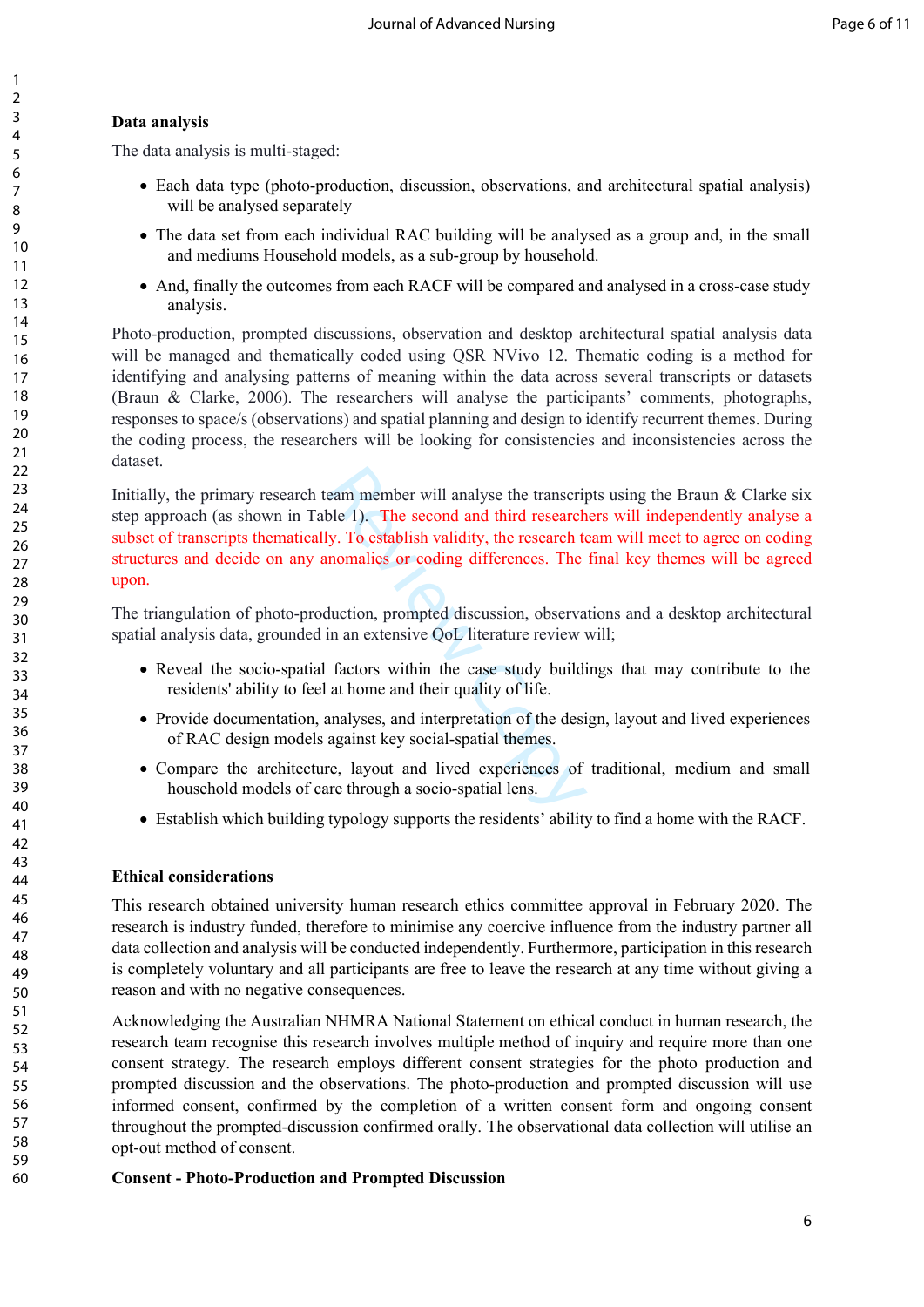The researchers will verbally invite the residents, family members, and direct care staff to participate in the photo-production and one-on-one prompted discussions. If potential participants (residents and family members) are interested in the study, each participant will be given a participant information sheet and consent form. The researcher will guide the potential participant through the consent documentation to ensure comprehension of the document before the participant agrees to participate in the research. If direct care staff show an interest in participating in the study, they will be provided with a participant information sheet and consent form in person or via email. If any participants are not able to provide informed consent they will not be included in the research.

Informed consent will be an ongoing process with consent validation sought before all stages of the research. Ongoing informed consent will be checked before any research conversation and the participant will be reminded of their right to withdraw at any time without explanation or to withdraw consent to use any photographs that include them in any publications or presentations about the research. Should the researchers, family members or care staff consider that consent of the resident participants has not been adequately communicated; the resident will be thanked for their interest and/or involvement to that stage but will not be included in the research.

knowledge that there is the potential to<br>botential participants will be informed<br>are free to withdraw from the researc<br>onsequences. All participants will be<br>ortunity to ask questions and discuss<br>bortunity to ask questions Additionally, the researchers acknowledge that there is the potential to perceive a power imbalance. To mitigate this perceived risk all potential participants will be informed that, participation in this study is completely voluntary and they are free to withdraw from the research at any stage without giving a reason and with no negative consequences. All participants will be provided with the researcher/s' contact information and an opportunity to ask questions and discuss any aspect of the study with the researchers.

#### **Consent - Observations**

The research team will observe how overall spaces within the RACF are being used, if any physical changes have been made and how or if residents have personalised their spaces. The observations are generalised in regard to space without reference to individuals and so no individuals will be recruited. Therefore, for the observational data collection will employ an opt-out approach to consent.

The research team acknowledges the Australian Nation Statement opt-out guidelines, to ensure all people within the RACF are aware research is being undertaken and possibly recorded via photography. The research team will make a general announcement one month before, and again one week before, the research commences and again on the day/s the research is being undertaken. The research team will send a general email to all staff and use posters located throughout the RACF to outline the research, research area, times and dates and the contact details of the researcher/s. Plain language statements will also be made available at an appropriate location as determined by RACF management.

### **Validity and reliability/rigour**

To enhance trustworthiness of the qualitative findings, the research will follow the Lincoln and Guba (1985) five principles of rigour for qualitative research:

- Credibility this will be achieved by research team member checking with the participants around the prior to ending the interviews. Furthermore, the credibility of the research is increased through thorough documentation of all data collections methods.
- Dependability the "decision trail" is achieved when other research team members analyse a selected number of transcripts separately. The primary researcher will verify coding with another research team member. At this stage the codes will either be adjusted or confirmed based on consensus to ensure agreement and accuracy of the data analysis. Additionally, all researcher team members will discuss the themes, confer and resolve differences in coding structures. This process will be clearly documented to ensure credibility.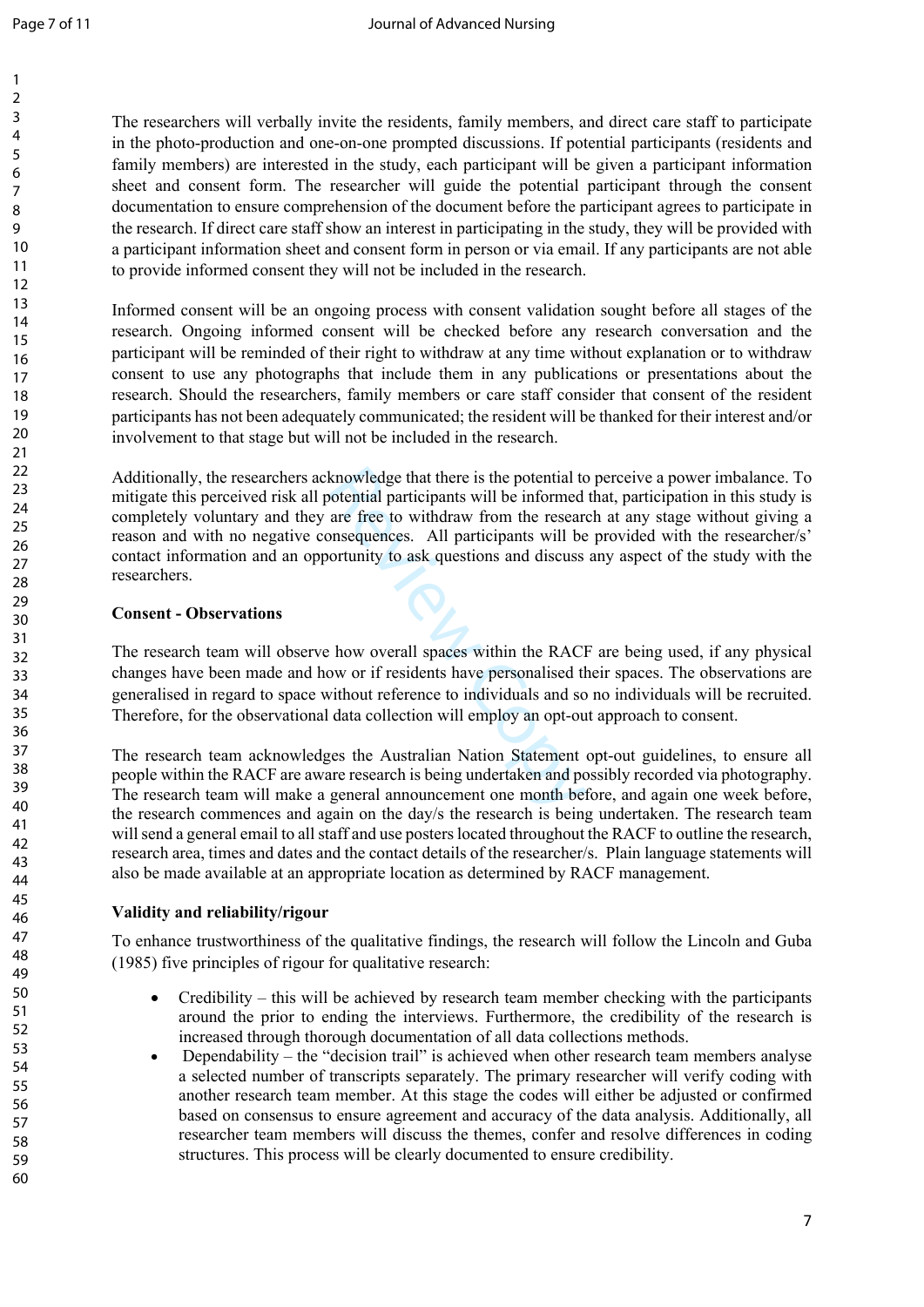- Confirmability this links to the chosen qualitative descriptive methodology which does not seek to 'interpret' the data but rather through the prompted discussion aims to 'describe' the experiences of the participants
- Transferability –refers to the applicability of findings to other settings. Specifically by documenting how to information provided by the participants and the analysis process, documentation of limitations and how these were addressed (or at least acknowledged).
- Authenticity the researcher will achieve authenticity by using seminal quotes and key photos to illuminate the themes.

### **DISCUSSION**

This research contributes, and is significant, to the disciplines of aged care, nursing, architecture and user studies, by providing new knowledge about the influences of the physical environment on residents, and providing an opportunity to create strategic and innovative models that may contribute to RACF operations, policy and architectural practice. This research also makes a broad contribution to the discipline of health architecture by providing new knowledge conceptualising the relationship between aged care and the built environment. The research will increase the understanding of architectural design and how it is implicated in attaining high-quality solutions for aged care, therefore inform future practice.

Review of providing hew knowledge<br>
uilt environment. The research will<br>
is implicated in attaining high-quality<br>
rs will benefit in both practical and phi<br>
rs will benefit in both practical and phi<br>
rs will benefit in both Specifically, aged-care providers will benefit in both practical and philosophical ways. Practically, the findings will identify key aspects of their building types that have positive or negative effects on residents' Quality of Life. The findings of this research will assist in developing new building briefs to support QoL and the resident's ability to 'find home'. Better briefing documents result in better buildings and in turn better environments for residents. Philosophically, organisations and their residents' will benefit from further consideration of Quality of Life indicators and the conceptual idea of finding home within a residential aged care setting.

This research will provide a novel approach to understanding ways by which residents of residential aged care facilities engage with their surroundings and make those surroundings into a place 'called home'. The use of diversity of research data collection methods will create a holistic picture of elements of their surroundings that resident call 'home'. The interaction between staff, residents and the architectural structure of each facility provides clarity in understanding more fully the aforementioned WHO definition of OoL as it applies to this sector of the population in the areas of physical health, psychological state, personal beliefs, social relationships and their relationship to salient features of their environment. There is much need for more research within the interface between architectural design, a sense of place and interpersonal interactions to create meaning and social connectedness within RACF.

### **Limitation**

The photo production and prompted discussion participant exclusion criteria is a limitation of this study. All RACF residents diagnosed with frontotemporal dementia, Lewy body disease, or other neurodegenerative diseases will be excluded from the photo production and prompted discussion section of this research.

### **Funding**

This research received grant funding from Mercy Aged and Community Care Ltd and The University of Notre Dame, Australia.

### **Conflict of interests**

No conflict of interest has been declared by the authors.

60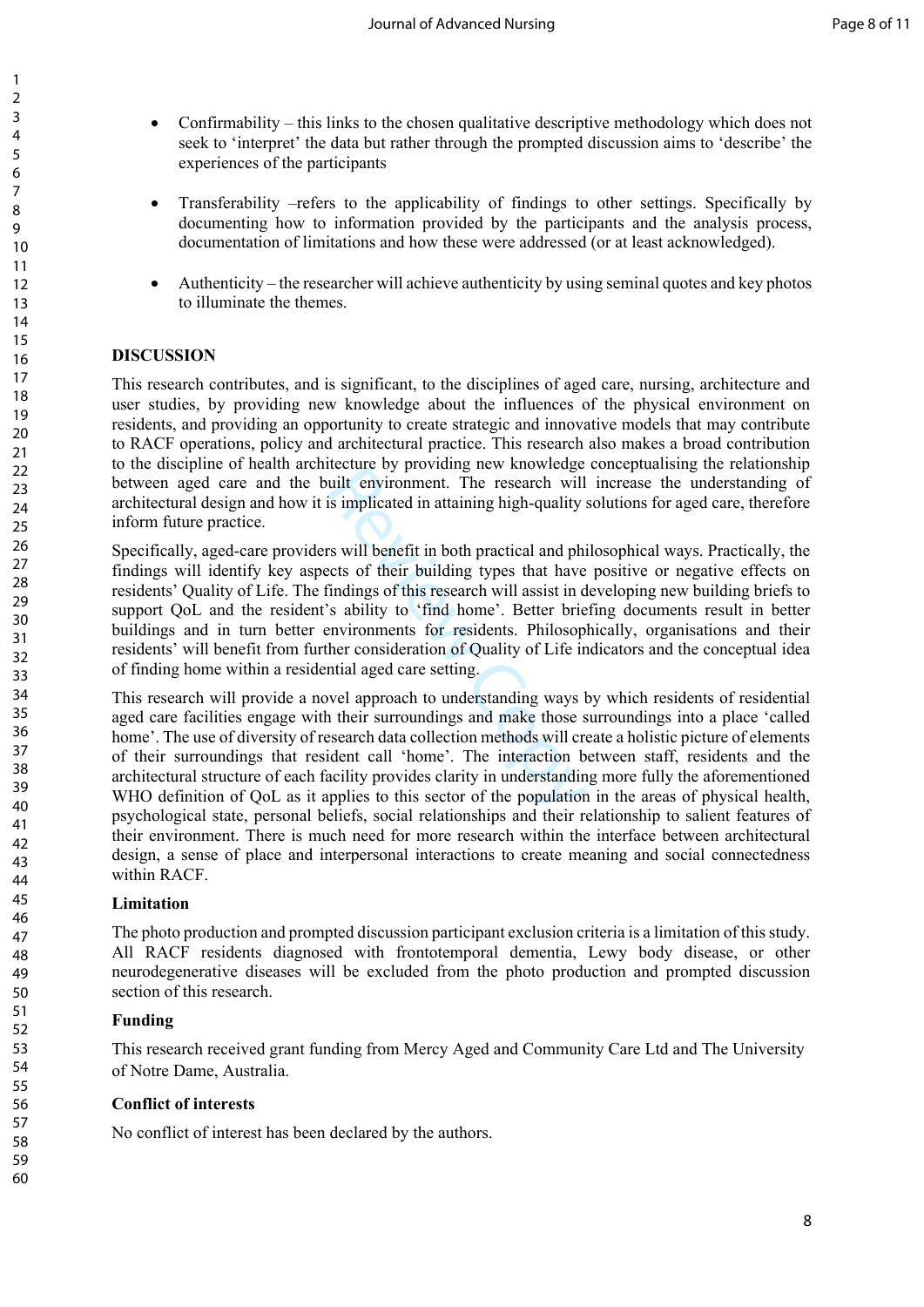60

### **References**

- Alida HPM de Rooij1, Luijkx, K. G., Declercq, A. G., & Schols, J. M. (2011). Quality of life of residents with dementia in longterm care settings in the Netherlands and Belgium: design of a longitudinal comparative study in traditional nursing homes and smallscale living facilities. *BMC Geriatrics, 11*(20).
- Armstrong, D., & Caldwell, D. (2004). Origins of the Concept of Quality of Life in Health Care: A Rhetorical Solution to a Political Problem. *Social Theory & Health, 2*(4), 361-371. doi:10.1057/palgrave.sth.8700038
- Barney, J. L. (1974). Community Presence as a Key to Quality of Life in Nursing Homes. *AJPH, 64*(3).
- Braun, V., & Clarke, V. (2006). Using thematic analysis in psychology. *Qualitative Research in Psychology, 3*(2), 77-101. doi:10.1191/1478088706qp063oa
- Cooney, A. (2012). 'Finding home': a grounded theory on how older people 'find home' in long-term care settings. *International Journal of Older People Nursing, 7*(3), 188-199. doi:10.1111/j.1748-3743.2011.00278.x
- Cooney, A., Dowling, M., Gannon, M. E., Dempsey, L., & Murphy, K. (2014). Exploration of the meaning of connectedness for older people in long-term care in context of their quality of life: a review and commentary. *Int J Older People Nurs, 9*(3), 192-199. doi:10.1111/opn.12017
- Cooney, A., Murphy, K., & O'Shea, E. (2009). Resident perspectives of the determinants of quality of life in residential care in Ireland. Journal of Advanced Nursing, 65(5), 1029-1038. doi:10.1111/j.1365-2648.2008.04960.x
- Coughlan, R., & Ward, L. (2007). Experiences of recently relocated residents of a long-term care facility in Ontario: assessing quality qualitatively. *International Journal of Nursing*  Studies(44), 47–57.
- Creagh, R., McGann, S., Tye, M., Jancey, J., & Babb, C. (2017). Green Star is not a physical activity star. Facilities, 35(1), 81-98. doi:10.1108/F-12-2015-0092
- Creswell, J. W., & Poth, C. N. (2018). Qualitative inquiry and research design: Choosing among five approaches. (Fourth ed.): SAGE.
- *nal Journal of Older People Nursing,*<br>3.2011.00278.x<br>non, M. E., Dempsey, L., & Murphy, F<br>ess for older people in long-term care<br>ury. *Int J Older People Nurs,* 9(3), 192<br>hea, E. (2009). Resident perspectives<br>n Ireland. J Cullen, D. (2019). *Background Paper 2 Medium and Long-term Pressures on the System: The changing demographics and Dynamic of Aged Care*. https://agedcare.royalcommission.gov.au/publications/Documents/background-paper-2.pdf: Commonwealth of Australia
- Dyer, S. M., Liu, E., Gnanamanickam, E. S., Milte, R., Easton, T., Harrison, S. L., Crotty, M. (2018). Clustered domestic residential aged care in Australia: fewer hospitalisations and better quality of life. *Med J Aust, 208*(10), 433-438. Retrieved from https://www.ncbi.nlm.nih.gov/pubmed/29848247
- Edwards, H., Courtney, M., & O'Reilly, M. (2003). Involving older people in research to examine quality of life in residential aged care. *Quality in Ageing – Policy Practice and Research, 4*, 38–43.
- Farley, H. (2018). *'Not Designed For Us' A Visual Exploration of Spatial Use Patterns in Remote Aboriginal Domiciliary Environments.* (PhD). Curtin University, https://espace.curtin.edu.au/handle/20.500.11937/76046?show=full.
- Farley, H., Birdsall-Jones, C., & Datta, S. (2019). The House Game: A visual method for eliciting Aboriginal housing parameters In R. Creagh & S. McGann (Eds.), *Visual Spatial Enquiry: Diagrams and Metaphors for Architects and Spatial Thinkers* (First ed.). London Routledge
- Fleming, R., Goodenough, B., Low, L. F., Chenoweth, L., & Brodaty, H. (2016). The relationship between the quality of the built environment and the quality of life of people with dementia in residential care. *Dementia (London), 15*(4), 663-680. doi:10.1177/1471301214532460
- Hennessy, C. H. (Ed.) (2004). *Growing Older : Quality of Life in Old Age*.
- Lincoln, Y. S., & Guba, E. G. (1985). *Naturalistic inquiry* Newbury Park, CA SAGE.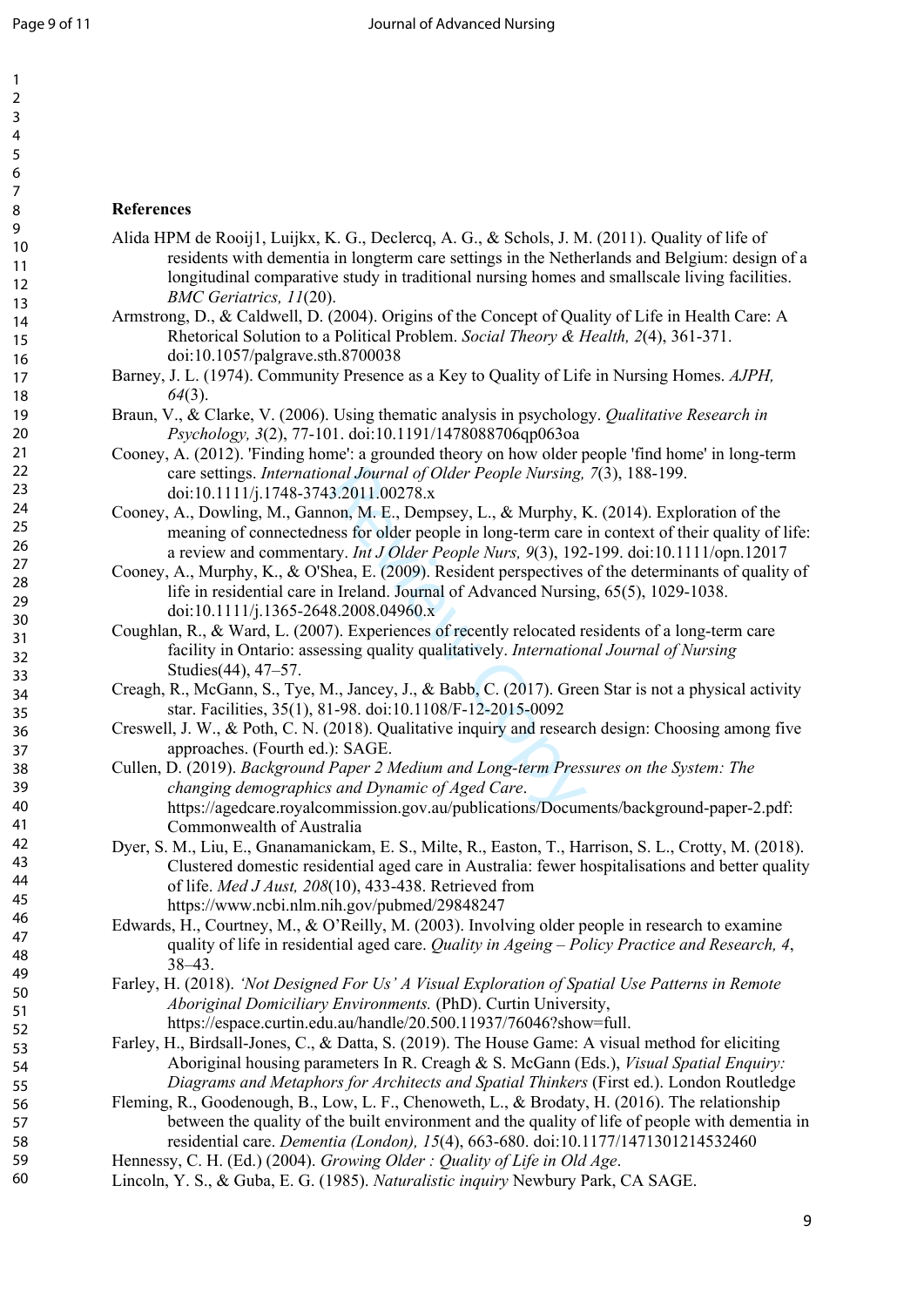- McGann, S., Creagh, R., Tye, M., Jancey, J., & Blackford, K. (2014). Stationary in the office: emerging themes for active buildings. *Architectural Science Review, 57*(4), 260-270. doi:10.1080/00038628.2014.958127
- Murphy, K., O'Shea, E., & Cooney, A. (2007). Quality of life for older people living in long-stay settings in Ireland. *Journal of Clinical Nursing*(16), 2167–2177.
- World Health Organization (2020). WHOQOL: Measuring Quality of Life Retrieved from https://www.who.int/healthinfo/survey/whoqol-qualityoflife/en/
- Parker, C., Barnes, S., McKee, K., Morgan, K., Torrington, J., & Tregenza, P. (2004). Quality of life and building design in residential and nursing homes for older people. *Ageing and Society,*  (6), 941-962. doi:10.1017/s0144686x04002387
- Phillips, J., Walford, N., & Hockey, A. (2011). How do unfamiliar environments convey meaning to older people? Urban dimensions of placelessness and attachment. *International Journal of Ageing and Later Life, 6*(2), 73-102.
- Polit, D. F., & Beck, C. T. (2017). *Resource manual for nursing research: Generating and assessing evidence for nursing practice* (10th ed.). Philadelphia: Wolters Kluwer.
- Schwandt, T. (1998). Constructivist, Interpretivist Approaches to Human Inquiry. In N. K. Denzin & Y. S. Lincoln (Eds.), *The Landscape of Qualitative Research: Theories and Issues*: Sage Publications.
- Tester, S., Hubbard, G., Downs, M., MacDonald, D., & Murphy, J. (2004). Frailty and institutional life. . In A. Walker & C. H. Hennessy (Eds.), *In Growing Older: Quality of Life in Old Age*  (pp. 209–224). Berkshire: Open University.
- van Hees, S., Horstman, K., Jansen, M., & Ruwaard, D. (2017). Photovoicing the neighbourhood: Understanding the situated meaning of intangible places for ageing-in-place. *Health Place,*  , 11-19. doi:10.1016/j.healthplace.2017.08.007
- , M., MacDonald, D., & Murphy, J. (2<br>
2. H. Hennessy (Eds.), *In Growing Ola*<br>
re: Open University.<br>
seen, M., & Ruwaard, D. (2017). Photor<br>
tted meaning of intangible places for a<br>
'j.healthplace.2017.08.007<br>
sen, B. M., van Hoof, J., Verbeek, H., Janssen, B. M., Eijkelenboom, A., Molony, S. L., Felix, E., . . . Wouters, E. J. (2016). A three perspective study of the sense of home of nursing home residents: the views of residents, care professionals and relatives. *BMC Geriatr, 16*(1), 169. doi:10.1186/s12877- 016-0344-9
- van Hoof, J., Verhagen, M. M., Wouters, E. J., Marston, H. R., Rijnaard, M. D., & Janssen, B. M. (2015). Picture Your Nursing Home: Exploring the Sense of Home of Older Residents through Photography. *J Aging Res, 2015*, 312931. doi:10.1155/2015/312931
- Xu, D., Kane, R. L., & Shamliyan, T. A. (2013). Effect of nursing home characteristics on residents' quality of life: a systematic review. *Archives of Gerontology and Geriatrics, 57*(2), 127-142. doi:10.1016/j.archger.2013.03.015